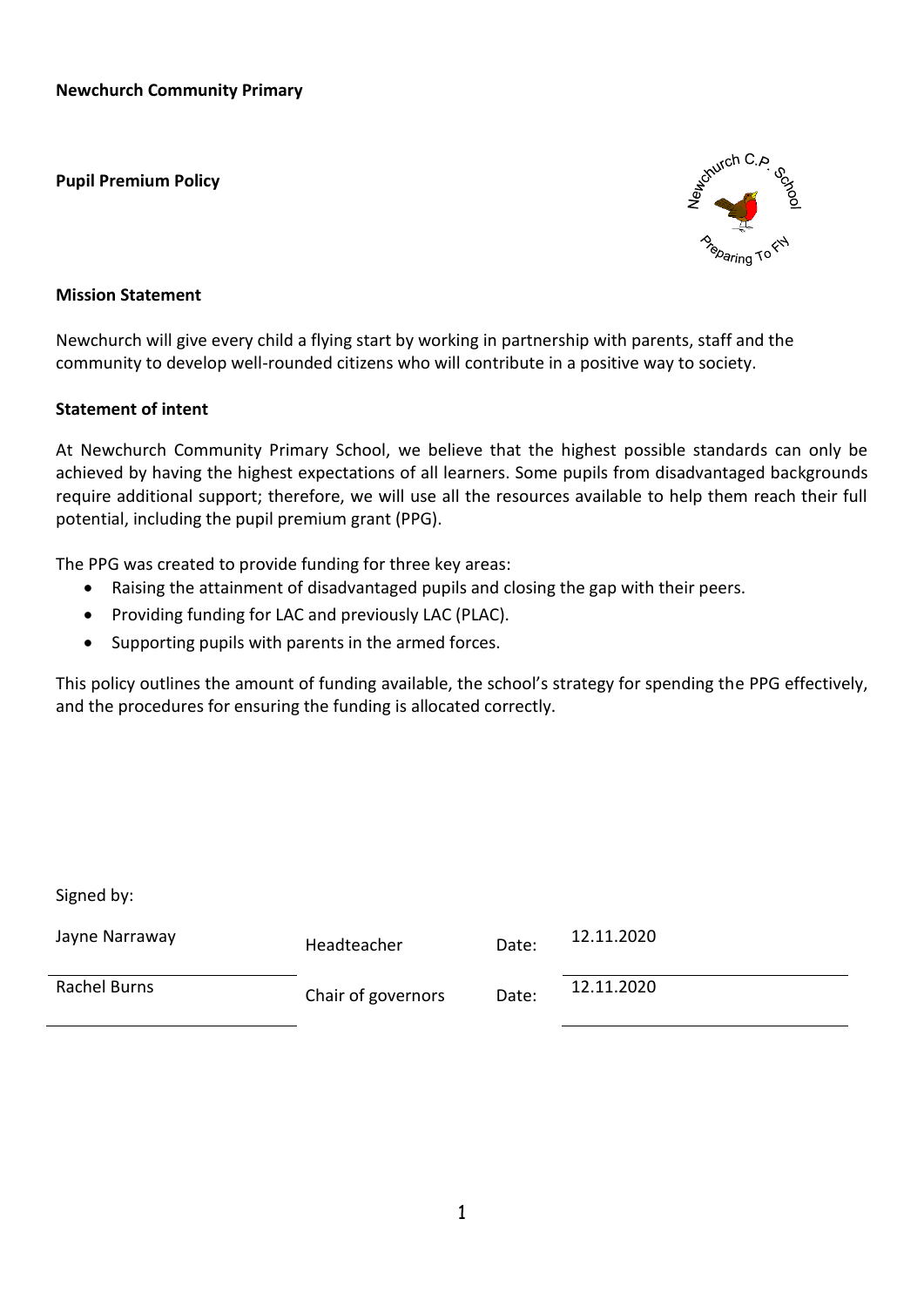# **1. Legal framework**

- 1.1. This policy has due regard to all relevant legislation and guidance including, but not limited to, the following:
	- Children Act 1989
	- Equality Act 2010
	- DfE (2018) 'Promoting the education of looked-after children and previously lookedafter children'
	- NCTL and the Teaching Schools Council (TSC) (2018) 'Effective pupil premium reviews'
	- Education Endowment Foundation (EEF) (2019) 'The EEF Guide to the Pupil Premium'
	- ESFA (2020) 'Pupil premium: conditions of grant 2020 to 2021'
	- Ministry of Defence (MoD) (2020) 'The Service Pupil Premium: what you need to know'

# **2. Pupil Premium Grant (PPG) allocation rates**

2.1. For the financial year 2020 to 2021, grant allocations are as follows:

| <b>Disadvantaged pupils</b>                                                                                                                                                                                       | <b>PPG</b> amount per<br>pupil   |
|-------------------------------------------------------------------------------------------------------------------------------------------------------------------------------------------------------------------|----------------------------------|
| Pupils in Reception to Year 6 recorded as 'Ever 6 FSM'                                                                                                                                                            | £1,345                           |
| Looked After Children (LAC) as defined in the Children Act 1989 – children who<br>are in the care of, or provided with accommodation by, an English LA                                                            | £2,345                           |
| Previously Looked After Children (PLAC) who have ceased to be looked after by<br>an LA in England or Wales because of adoption, a special guardianship order, a<br>child arrangements order, or a residence order | £2,345                           |
| Service children                                                                                                                                                                                                  | <b>Grant amount per</b><br>pupil |
| Any pupil in Reception to Year 6 recorded as an 'Ever 6 service child' or in receipt<br>of a child pension from the MoD                                                                                           | £310                             |

### **3. Objectives**

- 3.1. To provide additional educational support to raise the achievement of pupils in receipt of the PPG.
- 3.2. To narrow the gap between the educational achievement of these pupils and their peers.
- 3.3. To address underlying inequalities, as far as possible, between pupils.
- 3.4. To ensure that the PPG reaches the pupils who need it most.
- 3.5. To make a significant impact on the education and lives of these pupils.
- 3.6. To work in partnership with the parents of pupils to collectively ensure pupils' success.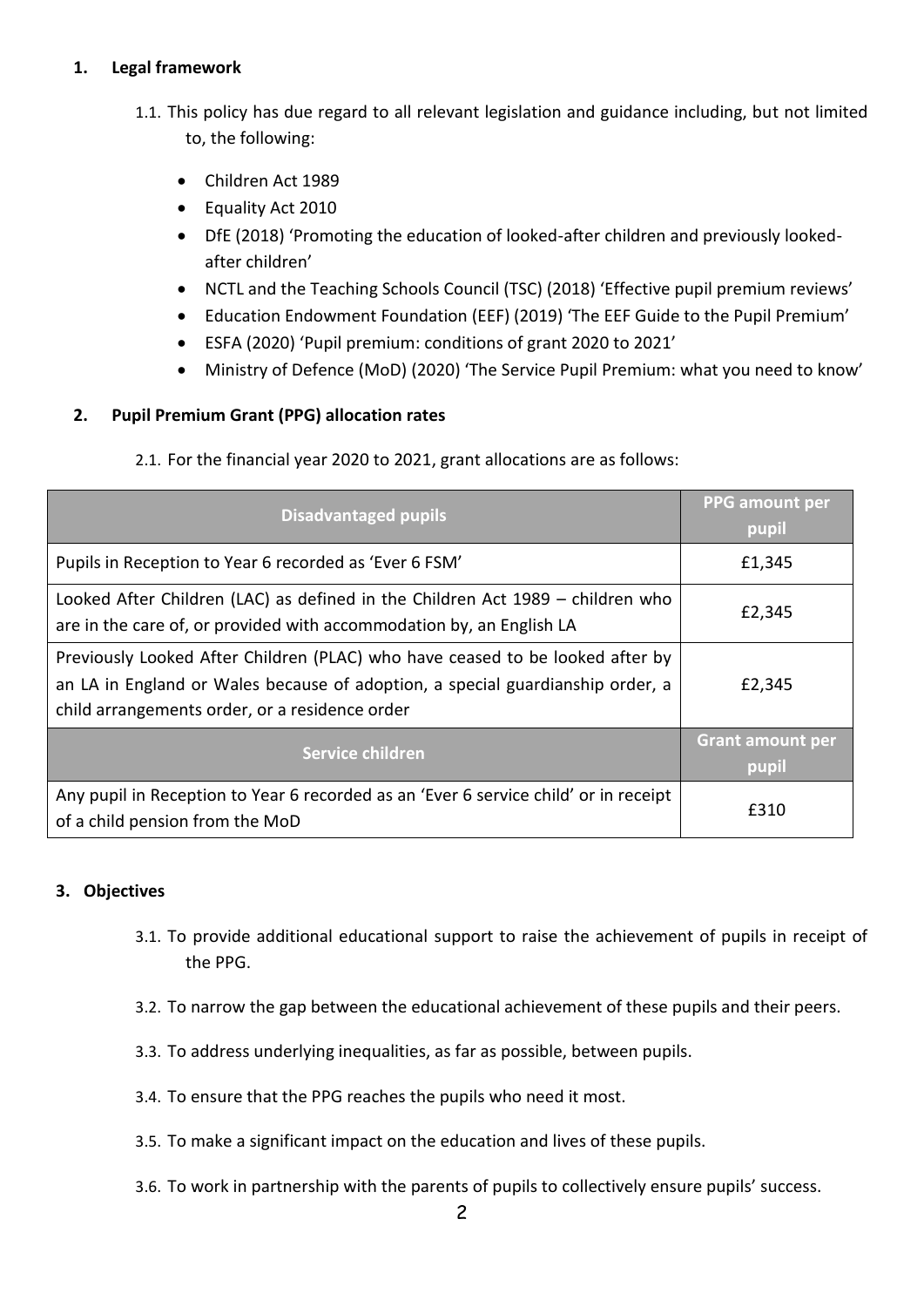## **4. How PPG can be spent**

- 4.1. Under the terms of the PPG, the funding may be spent in the following ways:
	- For the purposes of the school, i.e. for the educational benefit of pupils registered at the school
	- For the benefit of pupils registered at other maintained schools or academies
	- On community facilities, i.e. services whose provision furthers any charitable purpose for the benefit of pupils at the school or their families, or people who live or work in the locality in which the school is situated
- 4.2. If the PPG is not used within the academic year, some or all of it may be carried forward to the following year.

# **5. Our long-term strategy for success**

- 5.1. We maximise use of the PPG by:
	- Assigning a pupil premium lead to champion the educational needs of PPG recipients and ensure the implementation of this policy.
	- Ensuring PPG funding and spending can be identified within the school's budget.
	- Consulting the pupil premium lead, governors, staff, and parents when deciding how funds are spent.
	- Assessing the individual provisions required for each pupil in receipt of the PPG.
- 5.2. We have adopted an annual strategic plan, aligned to the wider SDP, which contains the following considerations:
	- Expenditure
	- Recruitment
	- Teaching practice
	- Staff development
- 5.3. We conduct termly reviews to inform the plan and form the school's pupil premium strategy.
- 5.4. We explore evidence-based summaries of PPG use, such as the EEF's [Teaching and Learning](https://educationendowmentfoundation.org.uk/evidence-summaries/teaching-learning-toolkit)  [Toolkit,](https://educationendowmentfoundation.org.uk/evidence-summaries/teaching-learning-toolkit) to determine the best use of the funding.
- 5.5. We consult the EEF's [Families of Schools Database](https://educationendowmentfoundation.org.uk/tools/families-of-schools-database) to learn about effective practice in similar schools.
- 5.6. We focus on approaches that:
	- Are individually tailored to the strengths and needs of each pupil.
	- Are consistent (based on agreed core principles and components), but also flexible and responsive.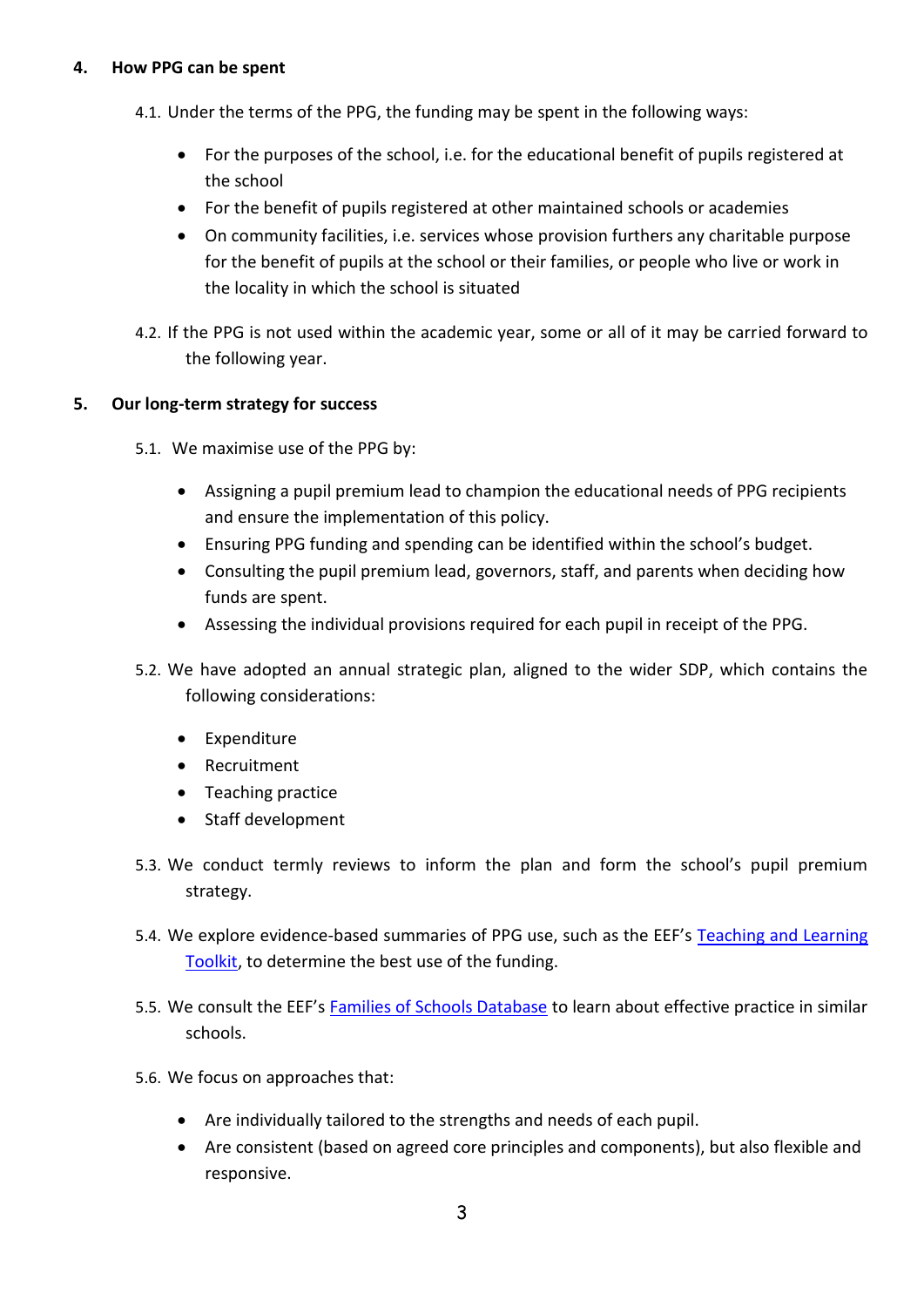- Are evidence-based.
- Are focussed on clear short-term goals providing opportunities for pupils to experience success.
- Include regular, high-quality feedback from teaching staff.
- Support pupil transition through the stages of education (e.g. from primary to secondary).
- Raise aspirations through access to high-quality educational experiences.
- Promote each pupil's awareness and understanding of their own thought process (metacognition) and help them to develop problem-solving strategies.
- 5.7. We choose approaches that emphasise:
	- Relationship-building, both with appropriate adults and with their peers.
	- An emotionally intelligent approach to the setting of clear behaviour boundaries.
	- Increasing pupils' understanding of their emotions and identity.
	- Positive reinforcement.
	- Building self-esteem.
	- Relevance to the learner the approach relates to pupils' interests and makes success matter to them.
	- A joined-up approach involving the pupil's social worker, carer, virtual school head (VSH), and other relevant professionals.
	- A child-centred approach to assessment for learning.

# **6. A tiered approach to PPG spending**

- 6.1. We operate a tiered approach to PPG spending to ensure spending is both balanced and focussed. Spending priorities are as follows:
	- 1: Quality of Teaching for All
	- 2: Targeted academic support
	- 3: Wider strategies/other approaches
- 6.2. Evidence shows that targeted support has a positive impact and is a key component of effective PPG use. We spend the PPG on targeted support in the following ways:
	- Structured interventions
	- Small group tuition
	- One-to-one support
- 6.3. Wider strategies are used to overcome non-academic barriers to success. We spend the PPG on the following wider strategies:
	- Behaviour support
	- Nurture programmes to support Social, Emotional Mental Health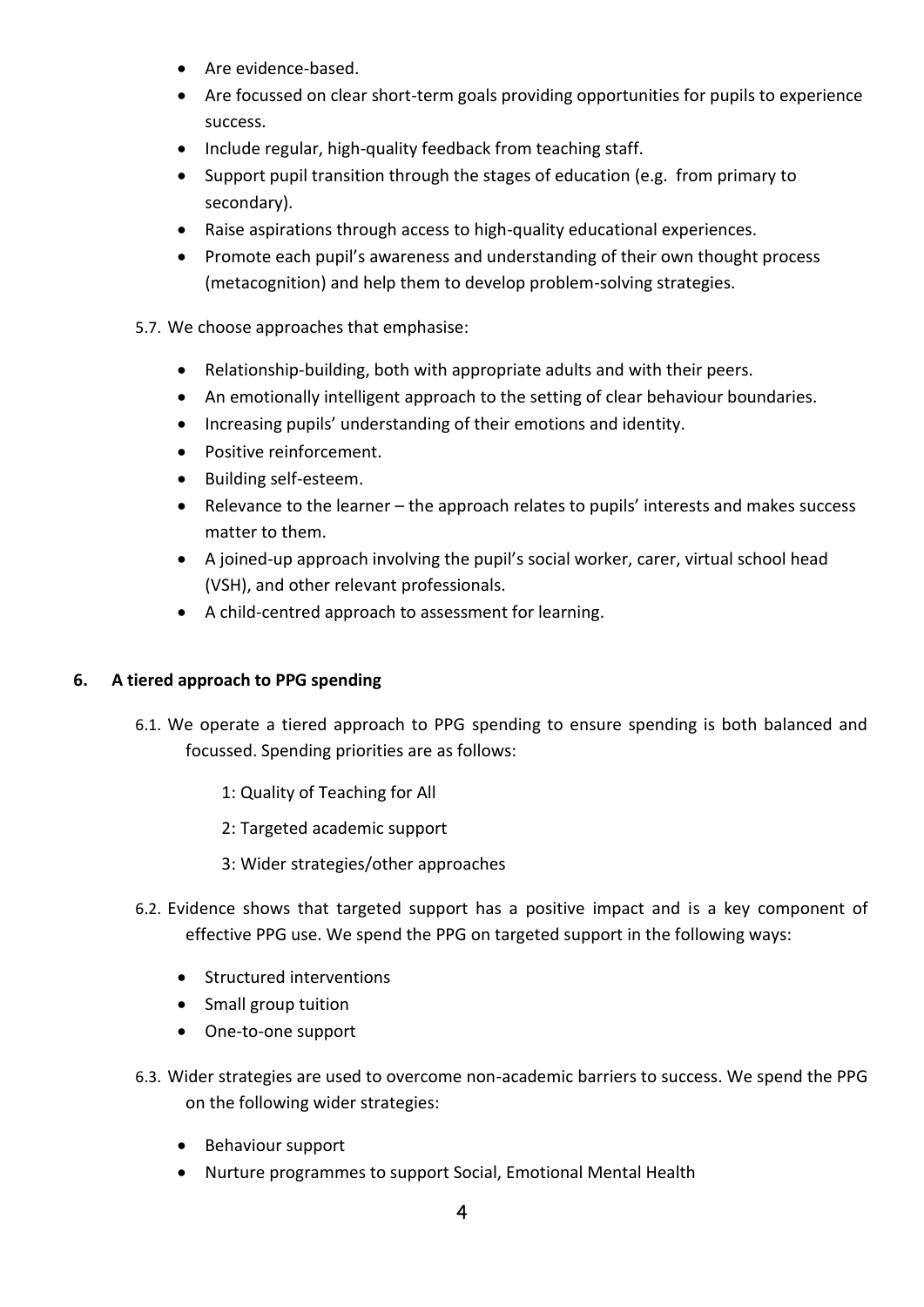- Support for subsidies for enrichment opportunities
- Attendance initiatives

# **7. Use of the LAC and PLAC premiums**

- 7.1. The LAC premium is managed by the LA's designated Virtual School Head (VSH).
- 7.2. The premium is used to benefit a pupil's educational needs as described in their Personal Education Plan (PEP).
- 7.3. To avoid any delays in providing support, the school works with the VSH to ensure that funding allocation is as simple as possible.
- 7.4. The LAC premium is used to facilitate a wide range of educational support for LAC.
- 7.5. The designated teacher and carers work with the VSH to gain a full understanding of each pupil's needs and determine how to use the premium to support each pupil effectively.
- 7.6. The designated teacher works with the VSH to ensure that all available funding is spent.
- 7.7. PLAC premium is allocated directly to the school.
- 7.8. LAC premium and PLAC premium are not personal budgets for individual pupils; however, the VSH and the school may choose to allocate an amount of funding to an individual to support their needs.

# **8. Example interventions**

- 8.1. We may utilise the following achievement-focussed interventions:
	- Providing one-to-one and small group work with experienced teachers to address pupils' specific knowledge gaps
	- Reducing class sizes to improve opportunities for effective teaching
	- Creating additional teaching and learning opportunities using Teaching Assistants
	- Targeting English and maths teaching for pupils who are below age-related expectations
	- Targeting pupils who require additional help to reach age-related expectations
- 8.2. We may utilise the following wellbeing-focussed interventions:
	- One-to-one counselling sessions
	- Occupational therapy-based interventions
	- Allocating funds to enable pupils to participate in extra-curricular activities
- 8.3. We may utilise the following communication-focussed interventions:
	- Vocabulary interventions for pupils with poor oral language and communication skills
	- Support for pupils to access a range of off-site trips and experiences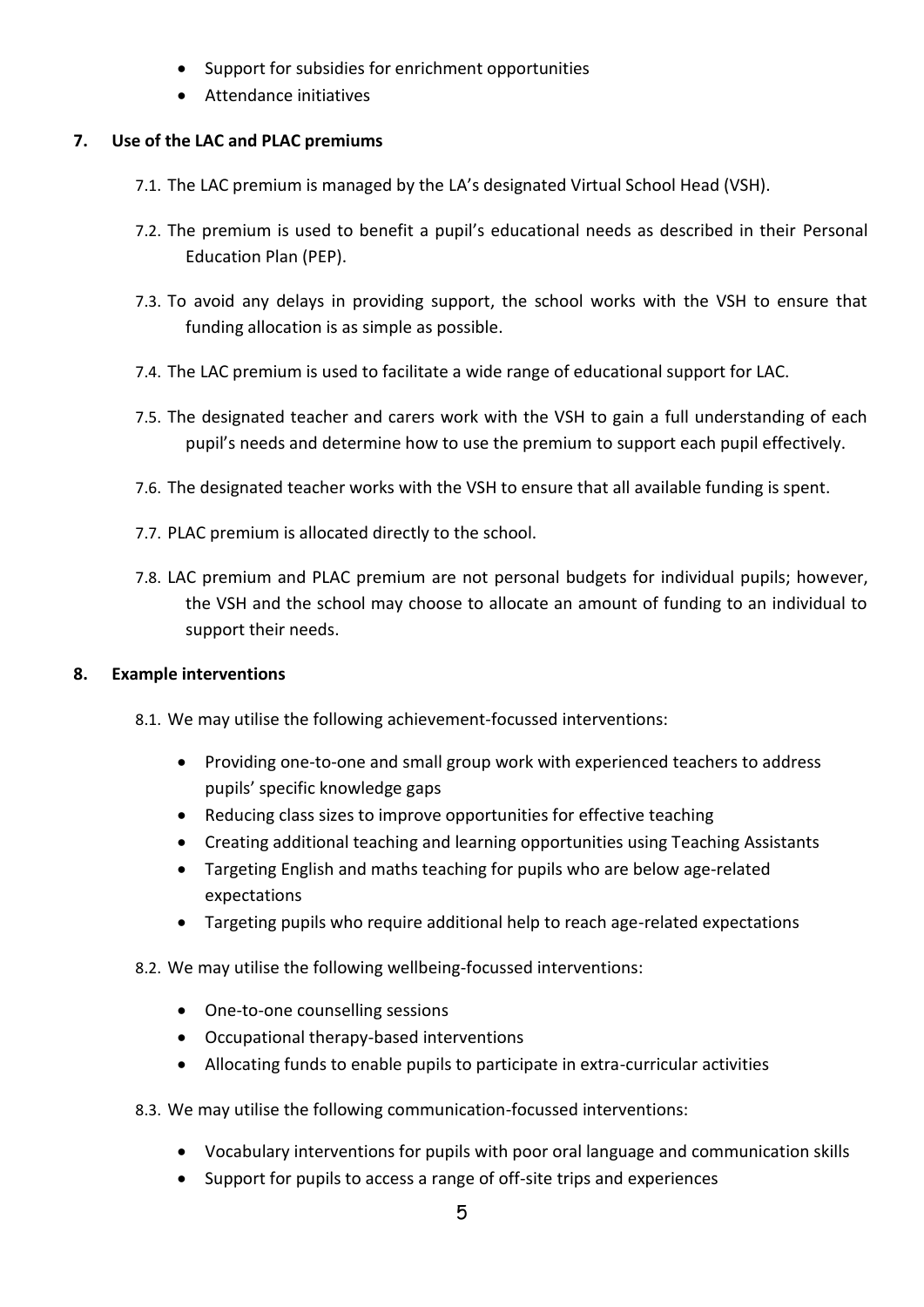# **9. Use of the service pupil premium (SPP)**

- 9.1. The SPP is provided to allow the school to give pastoral support to service children during challenging times and mitigate the negative impact of family mobility or parental deployment.
- 9.2. Pupils qualify for the SPP if they meet at least one of the following criteria:
	- They have a parent serving in the regular armed forces
	- They have been registered as a 'service child' on the January school census at any point since 2015 (known as the 'Ever 6 service child measure')
	- They have a parent who died whilst serving in the armed forces and the pupil receives a pension under the armed forces compensation scheme or the war pensions scheme
	- They have a parent who is on full commitment as part of the full-time reserve service
- 9.3. The school does not combine the SPP with any other form of PPG.
- 9.4. SPP spending is accounted for separately to any other form of PPG.
- 9.5. The school may use the SPP for:
	- Providing pastoral support in the form of counselling, nurture groups, clubs, etc.
	- Improving the means of communication between the pupil and their deployed parent(s), such as introducing a 'video call club'.
	- Helping pupils to develop scrapbooks and diaries that can be shown to their parent(s) on their return.
	- Funding staff hours spent assisting the pupil when they join a new school as a result of a new posting.
	- School trips specifically for service children, such as military-specific trips that allow pupils to join a wider community and better understand the role their service parent plays.
- 9.6. The school does not use the SPP to subsidise routine school activities.

### **10. Accountability**

- 10.1.Individual targets are set for each pupil in receipt of the PPG and their progress towards achieving these targets is analysed at the end of any interventions.
- 10.2.The progress of pupils in receipt of the PPG is regularly discussed with teachers as part of progress meetings.
- 10.3.Ofsted inspections will report on the attainment and progress of disadvantaged pupils in receipt of the PPG.